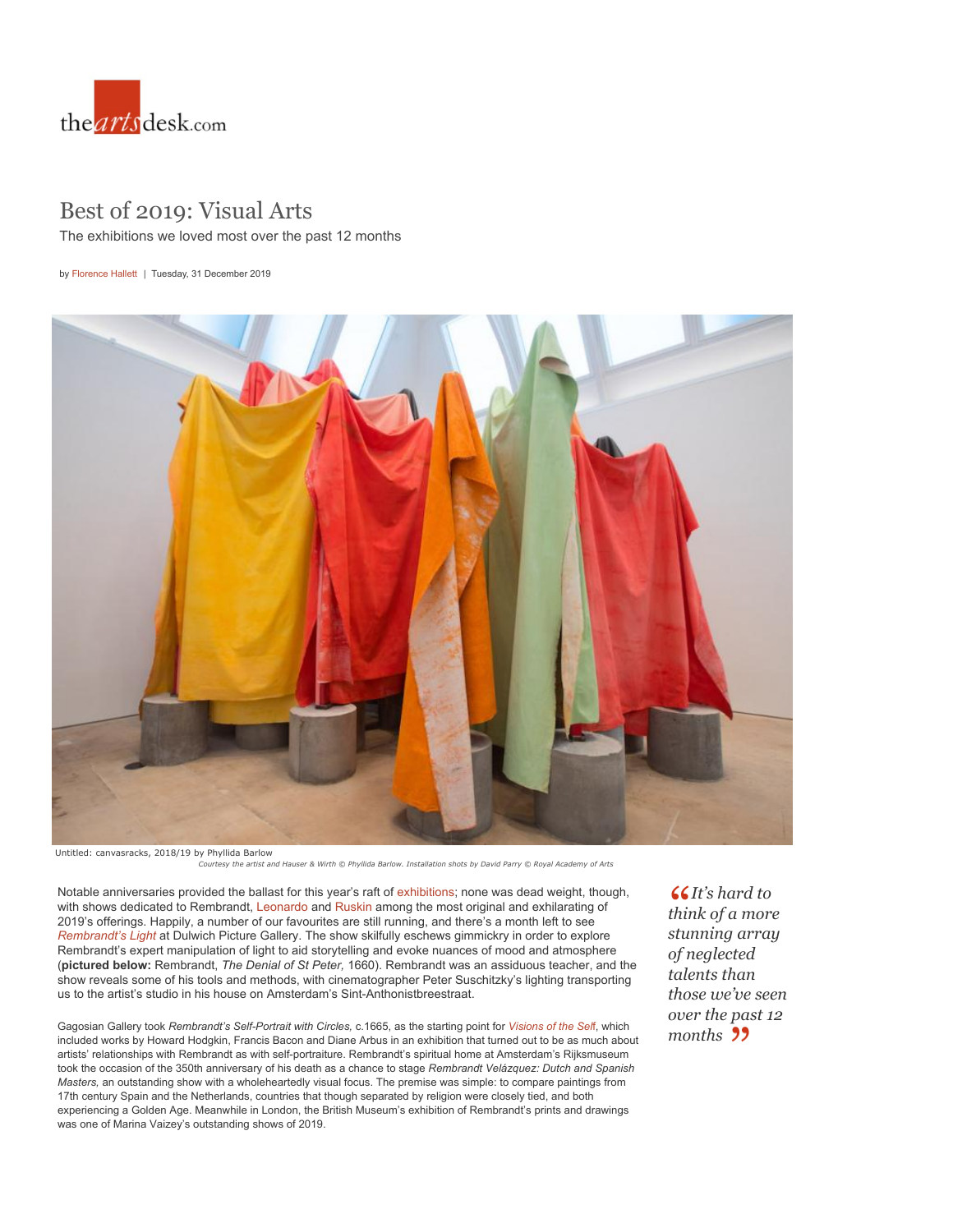

We had to wait almost until the year's end for another of our critics' favourites to open at the Jewish Museum in Camd[en.](https://twitter.com/intent/follow?original_referer=https%3A%2F%2Ftheartsdesk.com%2Fbest-exhibitions-2019-5&ref_src=twsrc%5Etfw®ion=follow_link&screen_name=theartsdesk&tw_p=followbutton) [Charlotte Salomon:](https://theartsdesk.com/visual-arts/charlotte-salomon-life-or-theatre-jewish-museum-london-review-rallying-against-death) *Life? or Theatre?* got the full five stars from Katherine Waters, who describes it as "an absolute revelation". Sheet after sheet of gouache paintings weave together song, image and text into a unique and deeply moving fictionalised autobiography that excavates Salomon's family history of suicide, her first love, and the deteriorating social fabric as Germany fell prey to the National Socialist party – all in the course of finding her own artistic voice. It is an engrossing and deeply affecting exhibition dedicated to an artist who was just one of the millions murdered at Auschwitz; the show continues until March 1, and we urge readers to visit.

Each year brings with it a crop of newly "rediscovered" artists, but it's hard to think of a more stunning array of neglected talents than those we've seen over the past 12 months. Sarah Kent was bowled over – as I think we all were – by [Lee Krasner](https://theartsdesk.com/visual-arts/lee-krasner-living-colour-barbican-review-jaw-droppingly-good) at the Barbican, whose exhibition *Living Colour* she describes as "undoubtedly the best of 2019". Though a brilliant painter in her own right, Krasner had previously been best known as the wife of Jackson Pollock, whose death in a car crash in 1956 prompted a burst of grief-induced creativity. "She began to produce huge canvases like *Polar Stampede* (**pictured below**)" writes Sarah Kent. "A giant flurry of sepia arcs, it engulfs you in its explosive, edgy, desperate and euphoric energy. She never looked back and over the next three decades, until her death in 1984, produced some of the most magnificent abstract paintings of the late 20th century."



British Guyanese artist [Frank Bowling](https://theartsdesk.com/visual-arts/frank-bowling-tate-britain-review-marvel) was given his first major retrospective at the age of 85, as part of what Katherine Waters describes as "a series of brilliant and unusual shows at Tate Britain. Their peppy programme featured rebels, outsiders and autodidacts, and the Frank Bowling show drew sighs of admiration and encouraged much lingering. Special mention should be made to curators Elena Crippa and Laura Castagnini whose respect and admiration for the full range of his work was clear."

Another veteran of the British art scene to receive a retrospective is [Bridget Riley,](https://theartsdesk.com/visual-arts/bridget-riley-hayward-gallery-review-thrill-seeing) whose show runs until 26 January. The sometimes rather awkward spaces at the Hayward Gallery are the perfect setting for this celebration of her 70-year career, which takes us from art school days to the present day. It's fascinating to see the meticulously detailed preparatory works relating to finished pieces. Designs are laid out on graph paper, the colours painted on, or applied with glue from wads of pre-cut, coloured paper in a fashion reminiscent of Matisse's cut-outs. Observations and changes are marked in pencil, the final composition arrived at through a a gradual process of looking and doing, looking and doing again.